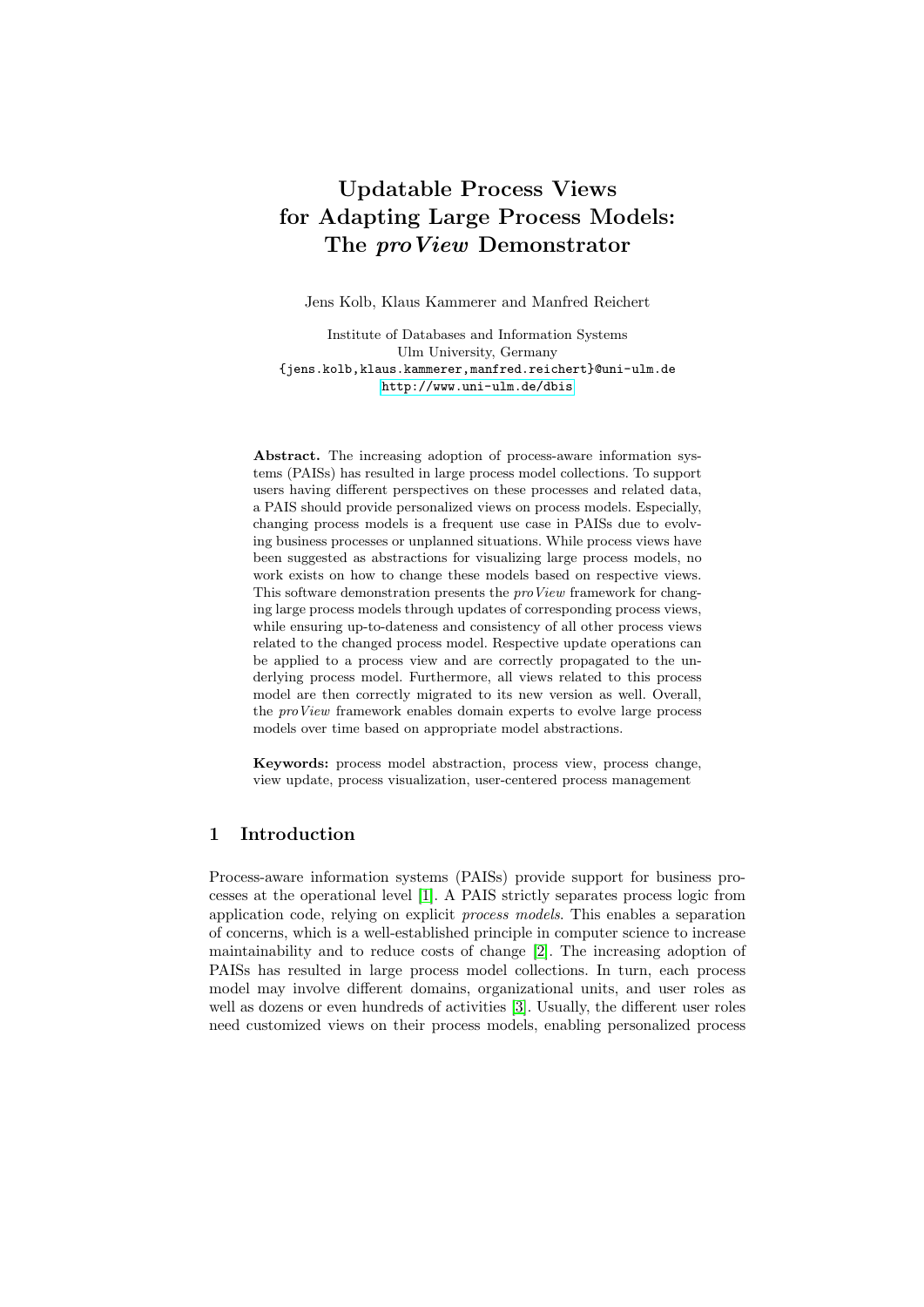abstraction and visualization [\[4](#page-5-3)[,5\]](#page-5-4). For example, managers rather prefer an abstract overview, whereas process participants need a detailed view of the process parts they are involved in [\[6\]](#page-5-5). Hence, providing personalized process views is a much needed PAIS feature. A variety of approaches for creating process model abstractions based on process views have been proposed [\[7](#page-5-6)[,8,](#page-5-7)[9,](#page-5-8)[10\]](#page-5-9). However, these proposals focus on creating and visualizing views, but do not consider another fundamental aspect of PAISs: change and evolution [\[11\]](#page-5-10). More precisely, they do not allow changing a large process model through editing or updating any of its view-based abstractions. As a consequence, process changes still must be directly applied to the core process model, which constitutes a complex as well as error-prone task for domain experts, particularly when confronted with large process models [\[12\]](#page-5-11). To overcome this limitation, in addition to view-based process abstractions, users should be allowed to change large process models through updating respective process views. However, this must not be accomplished in an uncontrolled manner to avoid inconsistencies or errors.

The  $proView<sup>1</sup>$  $proView<sup>1</sup>$  $proView<sup>1</sup>$  framework addresses these challenges by providing powerful viewcreation operations [\[13\]](#page-5-12). The operations allow abstracting process models through the reduction and aggregation of process elements as well as through changes of the process model notation [\[14\]](#page-5-13). In addition, view-update operations allow adapting process views and propagating the respective changes to the underlying process model as well as to other related process views [\[15\]](#page-5-14). Our tool presentation will demonstrate these aspects of the *proView* framework in an integrated and comprehensible way.

Section [2](#page-1-1) introduces the application scenario we use for our demonstration. Section [3](#page-2-0) presents the proView framework and the view operations it supports. Section [4](#page-3-0) then describes how the application scenario can be supported by using the proView framework. Section [5](#page-4-0) concludes the paper.

## <span id="page-1-1"></span>2 Application Scenario

Figure [1](#page-2-1) shows a credit request process modeled in terms of BPMN. The process involves human activities referring to three user roles (i.e., customer, clerk and *manager*) as well as automatic activities executed by the PAIS without user interaction. Assume that the process is started by the customer filling out a credit request form  $(Step (T))$ . Afterwards, the PAIS checks whether an entry for the customer needs to be created in the CRM system or the customer has been already registered  $(S_{\text{top }Q})$ . In the latter case, customer information is retrieved from the CRM. Then, the clerk reviews the credit request  $(Step \, \textcircled{3})$ , calculates the risk, and checks the creditworthiness of the customer with the credit protection agency (Step  $\left(\mathcal{A}\right)$ ). After completing these tasks, he decides whether to reject the request  $(Stop (5))$  or forward it to his manager who finally decides about granting the credit request or not  $(S<sup>t</sup>(f<sub>0</sub>))$ . If the manager rejects the request, a respective email is sent to the customer (Step  $(\overline{\tau})$ ). Otherwise, a confirmation email is sent and the CRM database is updated. Finally, the clerk calls

<span id="page-1-0"></span><sup>1</sup> http://www.dbis.info/proView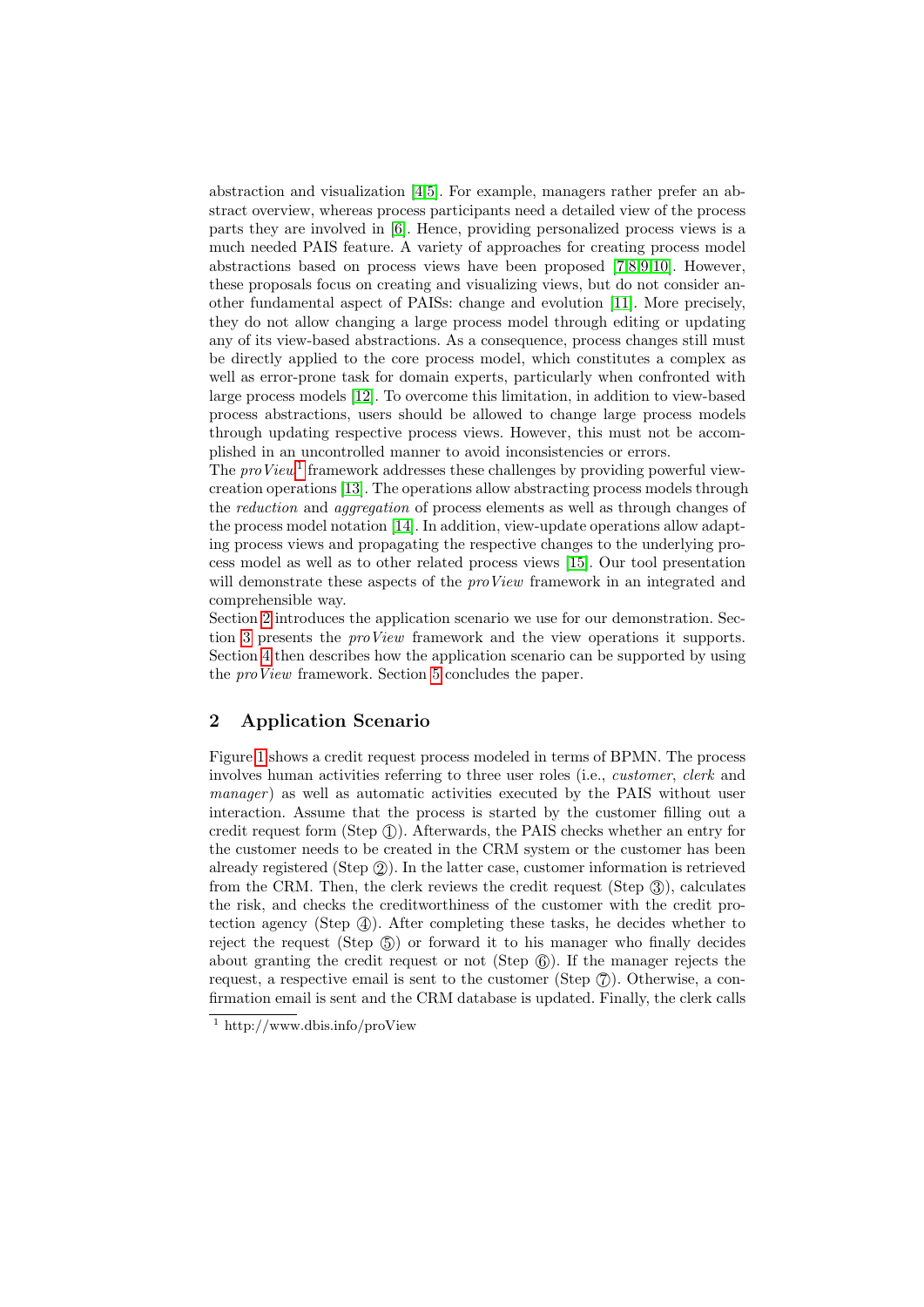

<span id="page-2-1"></span>Fig. 1. Credit Application Process

the customer in the context of after sales  $(Sten \& S)$ , before the process completes. Assume that an evolution of this process model becomes necessary: Before filling out the credit form, the customer shall select the desired credit type. For this purpose, an activity is added by the clerk to the process model. Obviously, this change is relevant for all participants.

The proView framework addresses the user-centered visualization and adaptation of large process models. Hence, in the given scenario, it enables personalized views and visualizations of the credit request process for each user role, i.e., the customer, clerk, and manager roles. In particular, the following requirements must be met in order to properly support such a scenario:

- R1: It should be possible to provide specific process views on a process model for each user role and to flexibly define those views.
- R2: The visual appearance of the process model and process view respectively needs to be flexibly adaptable for each user (role) to meet needs best.
- R3: Based on personalized process views and visualizations, elementary model adaptations should be possible, e.g., to insert or delete activities in a usercentered process model (i.e., process view).
- R4: In case of changes introduced by a user, all other process views need to be updated to ensure up-to-dateness of all process participants.
- R5: Since domain experts hardly have technical process knowledge, high-level operations for creating and adapting user-centered process views are required.

### <span id="page-2-0"></span>3 proView Framework

Figure [2](#page-3-1) gives an overview of the implemented proView framework, which consists of two major components: pro ViewServer and pro ViewClient. The pro View-Client is instantiated for each user and takes care of interactions with the user as well as the visualization of his process models and process views respectively. The proViewClient is based on the vaadin web-framework and interacts with the proViewServer using a RESTful communication protocol. The proViewServer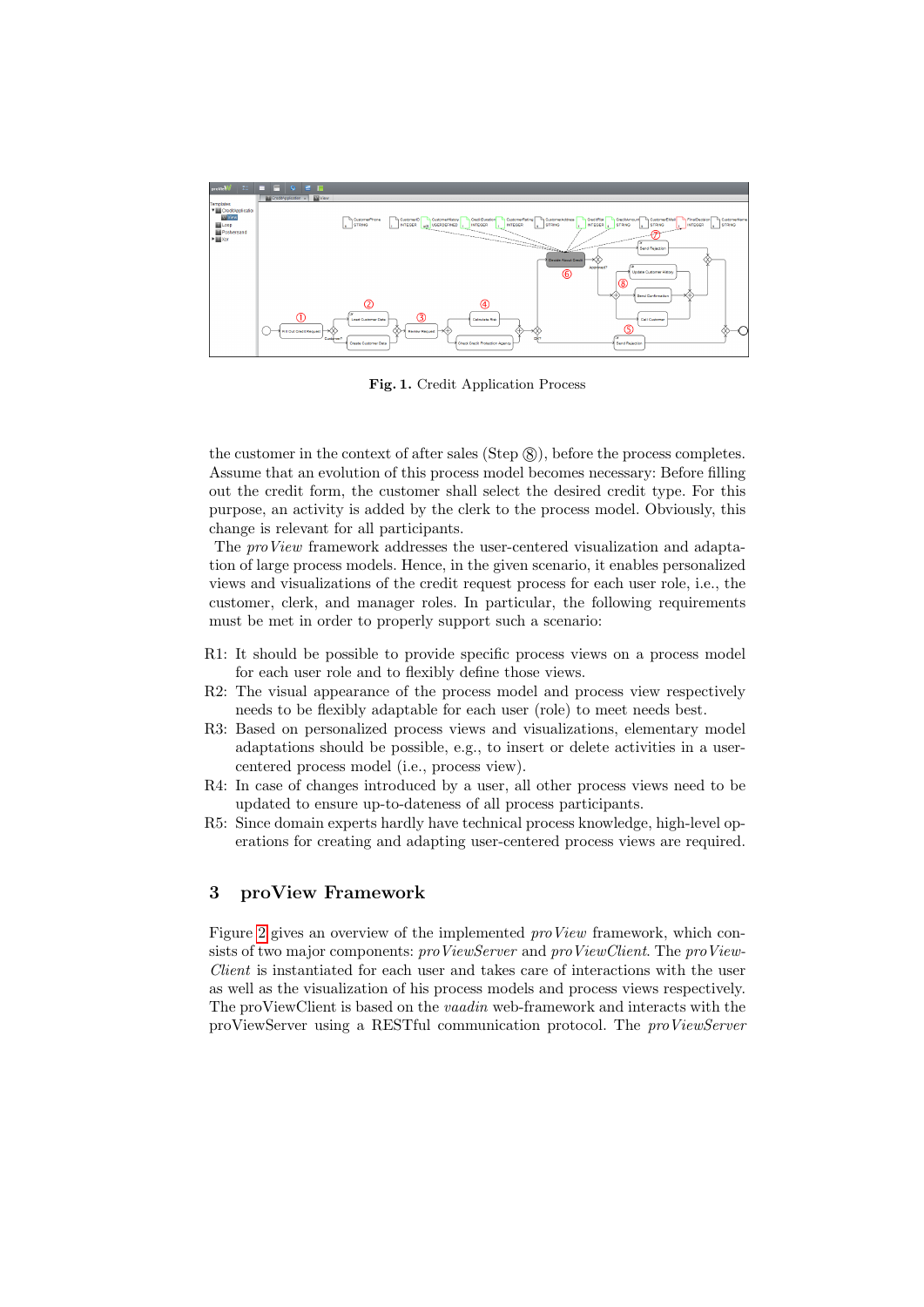implements the logic of the proView framework and provides engines for visualization, change, and execution  $\mathcal C$  monitoring. It captures a business process through a Central Process Model (CPM). In addition, for a particular CPM, so-called *creation sets*  $(CS)$  are defined. Thereby, each CS specifies the schema and appearance of a particular process view [\[15\]](#page-5-14).

The visualization engine generates a process view based on a given CPM and the information captured in a creation set CS, i.e., the CPM schema is transformed to the view schema by applying the corresponding view-creation operations specified in CS (Step  $\mathcal{F}$ ). Afterwards, the obtained view schema is *simplified* by applying well-defined *refactoring operations* (Step  $\circled{6}$ ). Finally, Step  $\circled{7}$  customizes the visual appearance of the view (e.g., creating an tree-, form-, or activity-based visualization [\[8](#page-5-7)[,14\]](#page-5-13)) and delivers it to the proViewClient.



<span id="page-3-1"></span>Fig. 2. The proView Framework

When a user updates a view schema, the *change engine* is triggered (Step 1 ). First, the view-based model change is propagated to the related CPM using well-defined change propagation algorithms (Step  $(2)$ ). Next, the schema of the CPM is simplified (Step 3), i.e., behaviour-preserving refactorings are applied to foster model comprehensibility (e.g., by removing surrounding gateways not needed anymore). Afterwards, the creation sets of all other views associated with the CPM are migrated to the new CPM schema version (Step  $(4)$ ). This becomes necessary since a creation set may be contradicting with the changed CPM schema. Finally, all views are recreated (Steps  $(5)$ - $(7)$ ) and presented to users by the proViewClients.

#### <span id="page-3-0"></span>4 proView Demonstration

We revisit our scenario from Section [2](#page-1-1) and show how the described requirements can be addressed by proView.

Requirement R1: The proViewServer allows creating an arbitrary number of process views by applying aggregation and reduction operations specified in the creation set. Thereby, a reduction removes an activity from the respective view, while an *aggregation* combines a set of connected activities to one activity. Requirement  $R2$ : The proViewClient enables users to change the visual appear-

ance of process views, e.g., by switching between the notations provided by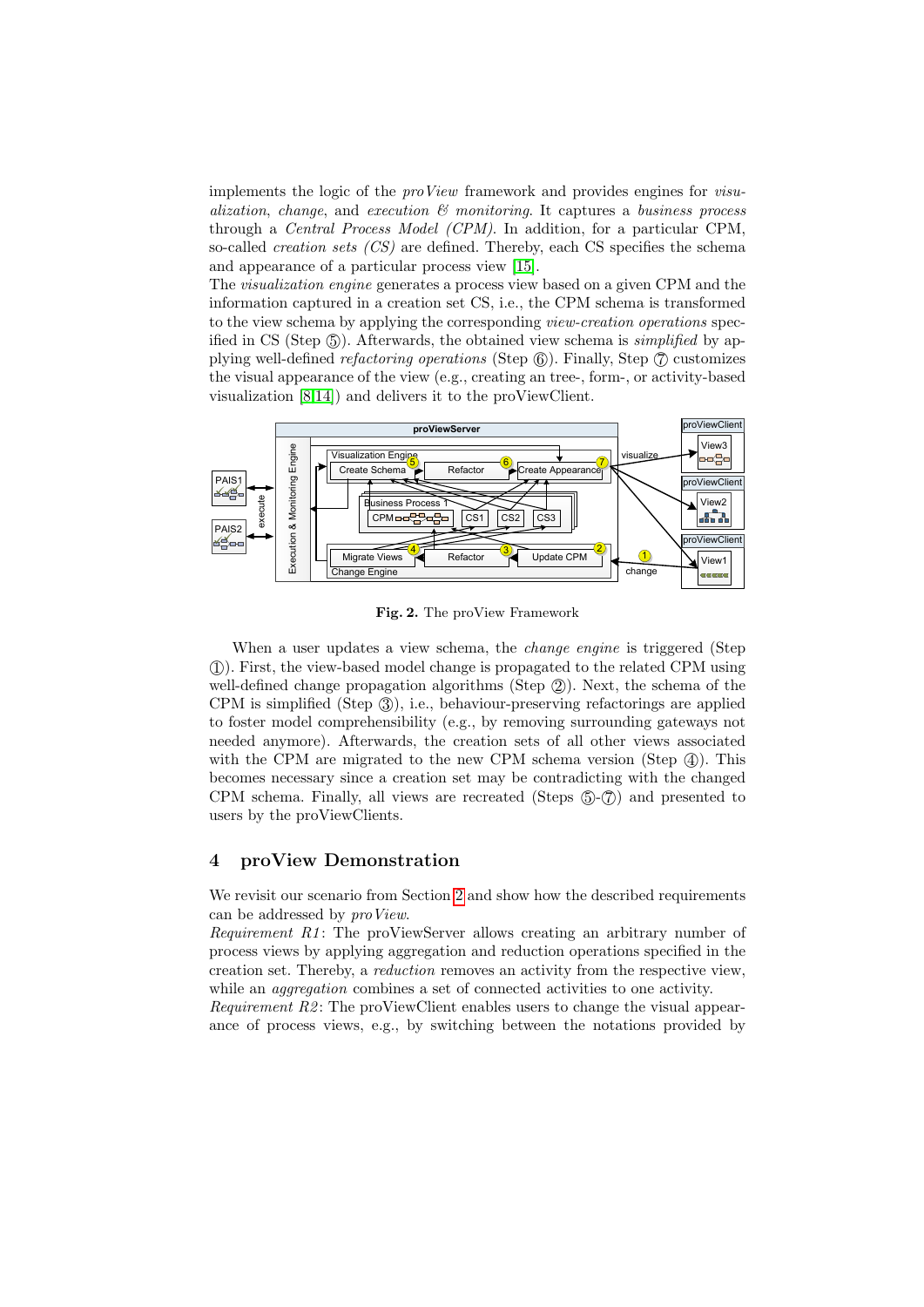BPMN, ADEPT [\[16\]](#page-5-15), and proViewForms. The latter allow visualizing process models and views in terms of forms, which support users, not familiar with activity-centered process notations, in understanding complex process logic. Further visual appearances for process views are under construction (e.g., text-based representation).

Requirement  $R3$ : The proViewServer provides view-update operations which allow inserting and deleting activities as well as AND/XOR branchings [\[15\]](#page-5-14). These operations can be applied by an end-user to his process view using the proViewClient and are then be propagated to the proViewServer. Furthermore, parametrization of these operations allows for automatically resolving ambiguities when propagating view changes; i.e., change propagation behaviour can be customized. However, at this stage concurrent changes are not enabled in the proViewServer, i.e., only one change at a time is allowed.

Requirement  $R_4$ : Updates triggered by users are applied to the CPM as well as to associated process views. Their view creation sets are then migrated to the new version of the CPM. Hence, all affected views will be re-created.

Requirement  $R5$ : The proViewServer supports high-level operations to create process views. For example, a new view can be created based on the role of a user displaying only those activities he is involved in.

All these aspects are illustrated in our screencast and can be watched at the projects' website: www.dbis.info/proView.

#### <span id="page-4-0"></span>5 Conclusion

In our demonstration, we present the  $proView$  framework and its operations; proView supports the creation of personalized process views as well as the viewbased change of business processes, i.e., process abstractions not only serve visualization purpose, but also lift process changes up to a higher semantical level. A set of update operations enables users to update their view and propagate the respective change to the process model representing the overall business process. Finally, we provide migration rules to update all other process views associated with a changed CPM. Similar to this propagation, it can be decided per view, how much information about the change shall be displayed to the user.

The proView framework is implemented as a client-server application to simultaneously edit a process model based on views. The implementation of the proView framework has proven the applicability of our approach. Furthermore, user experiments based on the proView demonstrator are planned to systematically analyze whether view-based process changes improve the handling and evolution of large process models. Moreover, the proView demonstrator shall be extended to also execute process views in a PAIS [\[17\]](#page-5-16). Overall, we believe that the proView framework offers promising perspectives for process participants for evolving their business processes.